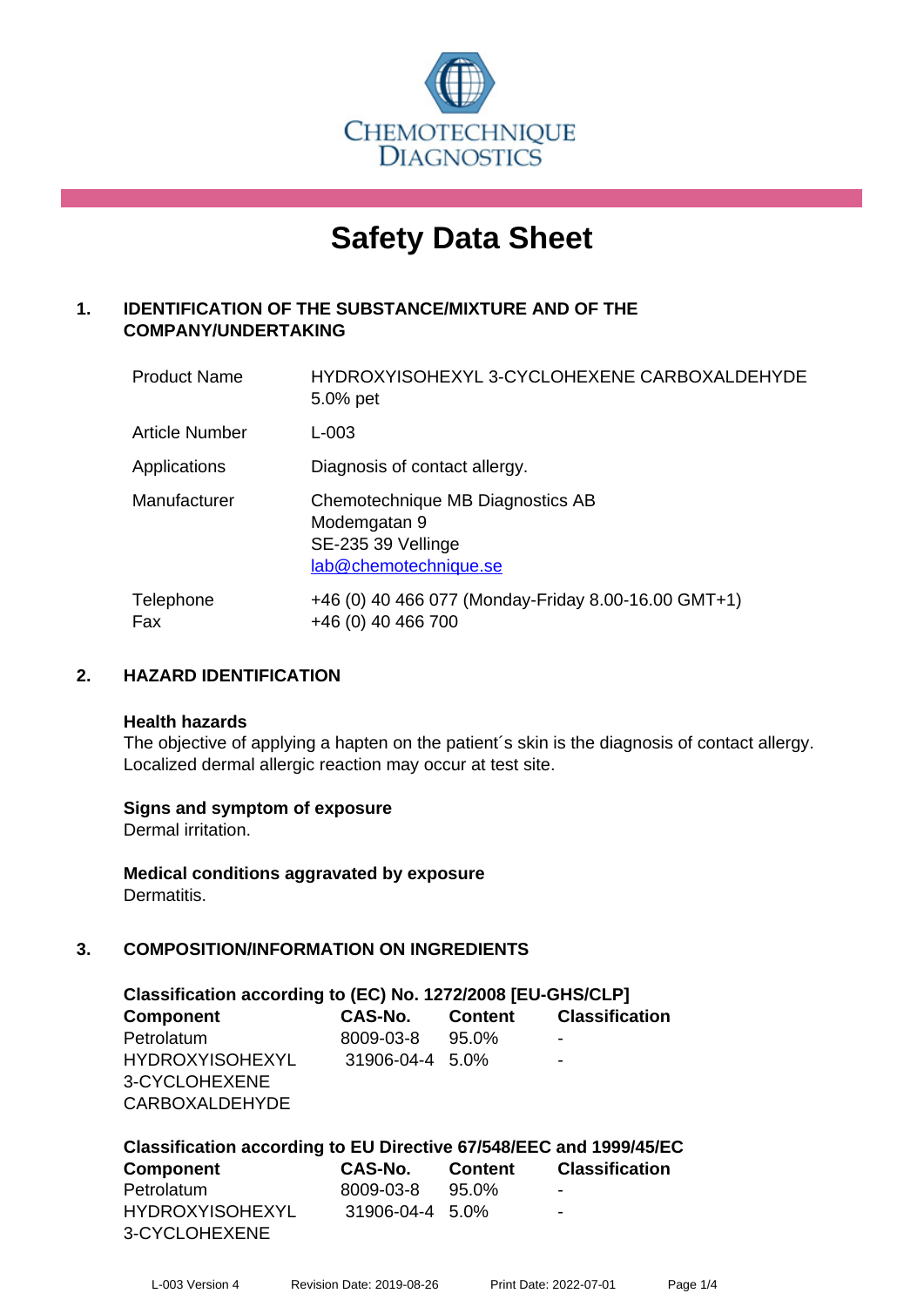# **4. FIRST AID MEASURES**

**Emergency and first aid procedures** Obtain medical attention.

# **5. FIRE-FIGHTING MEASURES\***

# **Suitable extinguish media**

CO2, powder or water spray. Fight larger fires with water spray or alcohol resistant foam.

**For safety reasons unsuitable extinguishing agents** Water with full jet.

**Special protective equipment for fire-fighters** Wear self-contained respiratory protective device. Wear fully protective suit.

\*Data is shown for petrolatum only

# **6. ACCIDENTAL RELEASES MEASURES**

**Steps to be taken if material is released or spilled** Contain and place in a closed container.

# **7. HANDLING AND STORAGE**

**Precautions to be taken in handling and storage** Store dark at 5-8°C. Avoid extended exposure to light. FOR EXTERNAL USE ONLY.

# **8. EXPOSURE CONTROLS/PERSONAL PROTECTION**

**Respiratory protection** Not required.

**Ventilation** Local exhaust.

# **Protective gloves**

Disposal gloves.

**Eye protection**

Not required with normal use.

# **Work/Hygienic practices**

Wash hands after each use.

# **9. PHYSICAL AND CHEMICAL PROPERTIES**

Odour **Odourless** 

Appearance Ivory White Semi-solid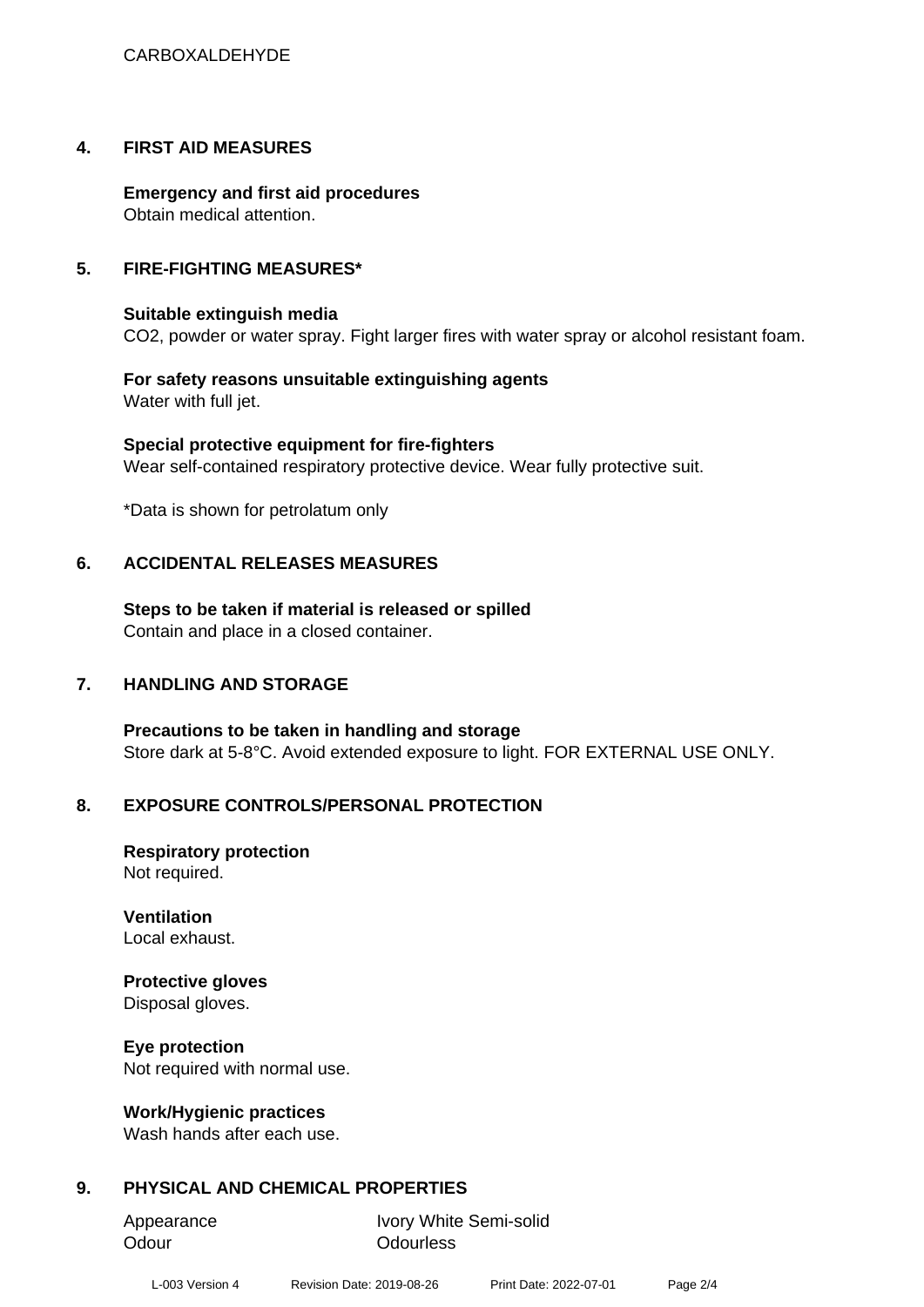Melting point\* 50-55° C Boiling point\* No data available Flash point\* >100°C Self ignition\* Product does not self ignite. Danger of explosion\* Product does not present an explosion hazard. Density\* No data available. Solubility in/Miscibility with Water\* Insoluble

\*Data is shown for petrolatum only

# **10. STABILITY AND REACTIVITY**

#### **Incompability**

May react with strong oxidizing agents.

#### **Stability**

Stable at recommended storage conditions.

#### **Hazardous byproducts**

Combustion may generate CO, CO2 and other oxides.

# **Hazardous polymerization**

Will not occur.

# **11. TOXICOLOGICAL INFORMATION**

No data available.

# **12. ECOLOGICAL INFORMATION**

No data available.

# **13. DISPOSAL CONSIDERATIONS**

# **Waste disposal method**

Comply with federal, state/provincial and local regulation.

# **14. TRANSPORT INFORMATION**

Not dangerous goods.

# **15. REGULATORY INFORMATION**

The classification is according to the latest editions of the EU lists, and extended by company and literature data.

# **16. OTHER INFORMATION**

# **Text of H-statements and R-phrases mentioned in Section 3**